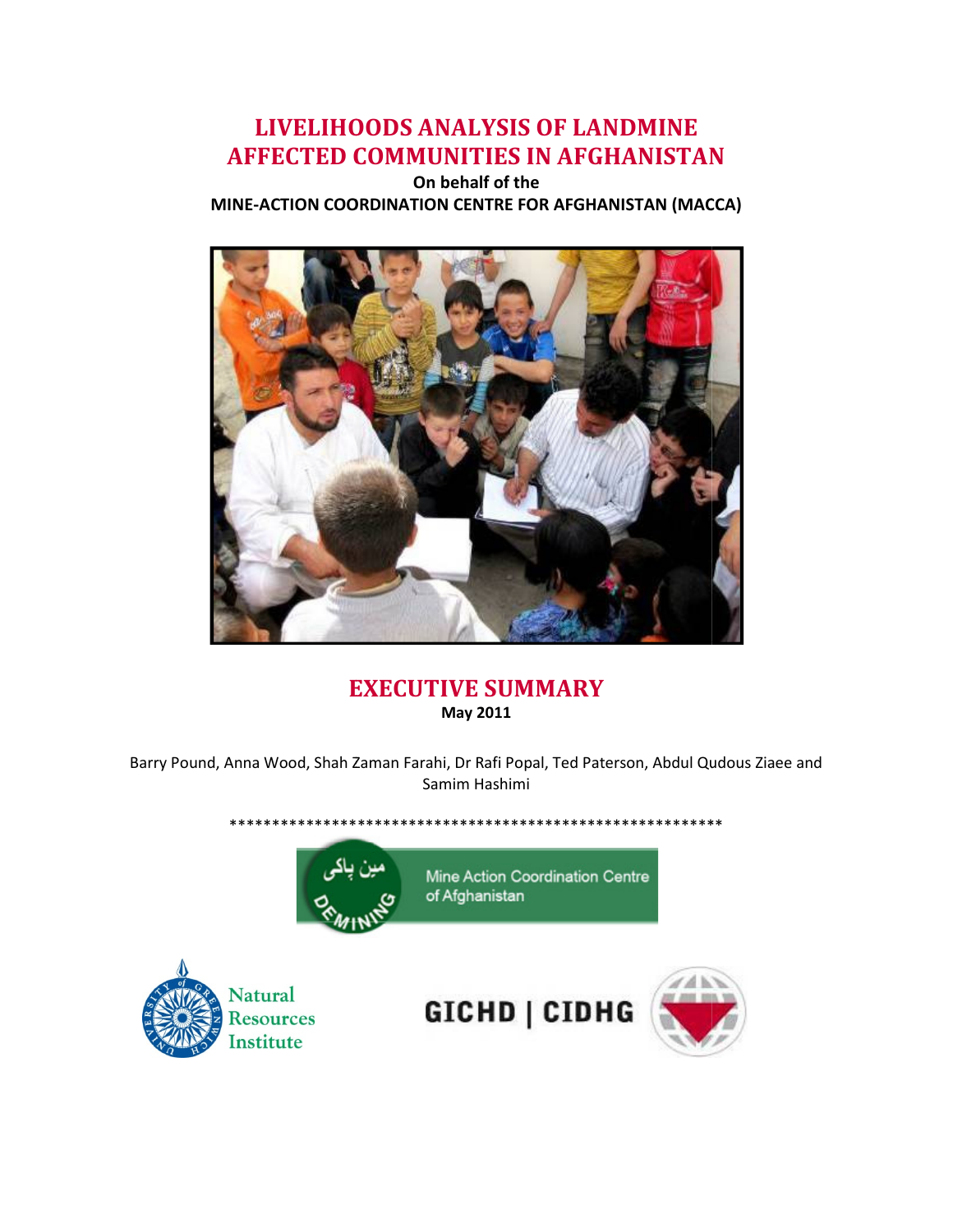## CONTACT INFORMATION

## Department for Mine Clearance (DMC)

Abdul Haq Rahim, abdulhaq.rahim@macca.org.af Director, DMC +93 (0) 705 851 078

or care of Habib Khan Zazi, habib.khan@macca.org.af Capacity Support Project Manager, Mine Action Coordination Centre of Afghanistan +93 (0)705-966402 – +93 (0)700-502710

## Mine Action Coordination Centre for Afghanistan (MACCA)

Abdul Qudous Ziaee, abdul.qudous@macca.org.af Operations Project Manager, MACCA +93 (0)700-442461

Samim Hashimi, samim.hashimi@macca.org.af Senior MRE Projects Manager, MACCA +93 (0) 705 966 407

## Geneva International Centre for Humanitarian Demining (GICHD)

Ted Paterson, t.paterson@gichd.org Head of Strategic Management +41 (0)79 769 85 08 www.gichd.org

### Natural Resources Institute (NRI), University of Greenwich

Barry Pound, b.pound@gre.ac.uk The Natural Resources Institute Chatham, Kent ME4 4TB, UK

### Afghanistan Institute for Rural Development (AIRD)

M. Omar Anwarzay, omar.anwarzai@mrrd.gov.af Head of Research Unit AIRD, Ministry of Rural Rehabilitation and Development +93 (0)700-295485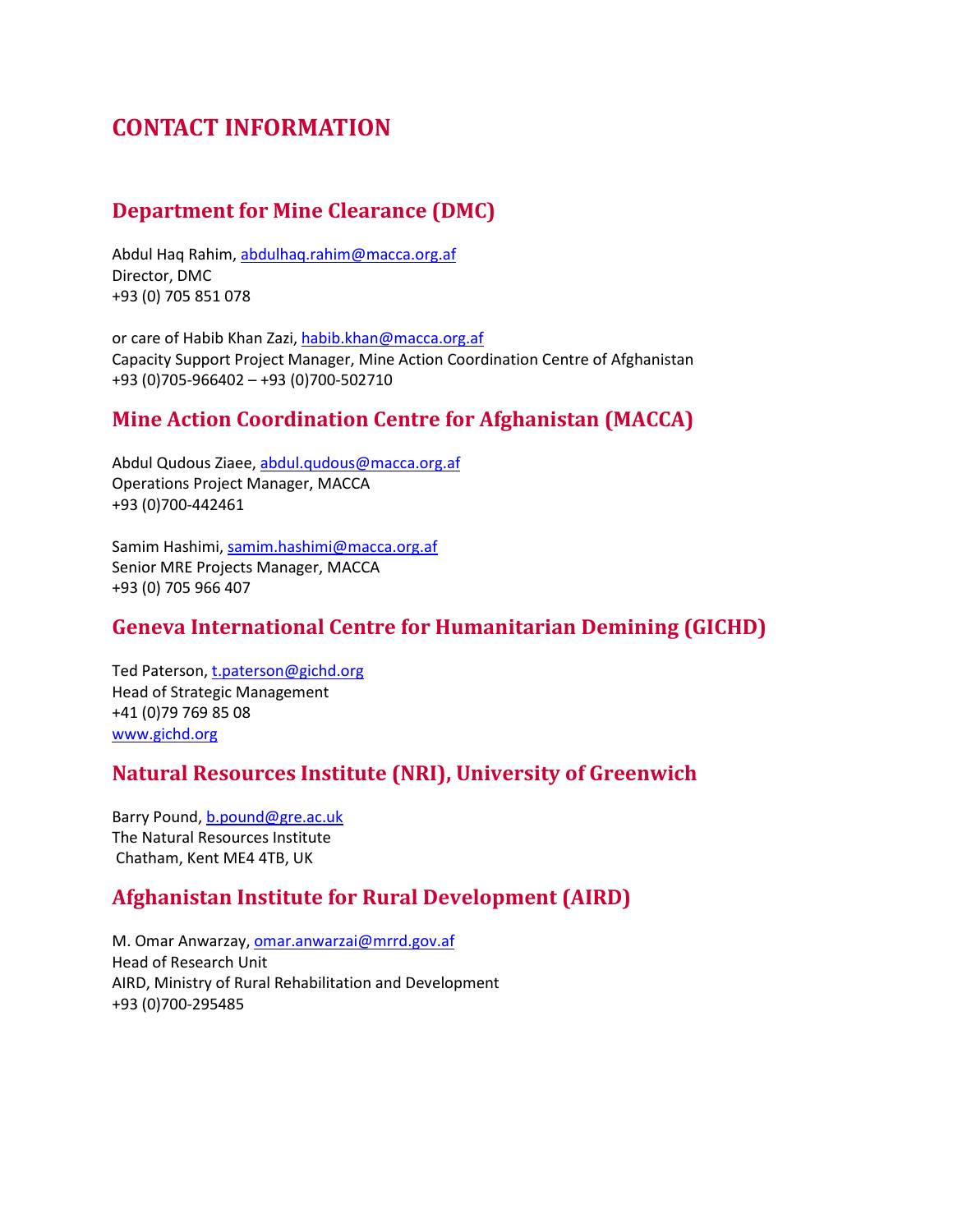# EXECUTIVE SUMMARY

#### Background to the survey

This pilot survey of 25 villages (out of 2,115 mine-affected communities in Afghanistan) in four provinces assessed the social and economic outcomes of demining, mine/ERW risk education and mine/ERW survivor assistance during June/July 2010. A stakeholder workshop was held in Kabul in February 2011 to discuss the findings.

The survey had four main objectives:

- 1. Learning to gain a better understanding of the development outcomes and impacts accruing from demining and how to enhance these through:
	- revisions to criteria for selecting priorities and adaptations to the priority-setting process
	- enhanced linkages with rural and community development organisations
- 2. Accountability more complete reporting to the Government of Afghanistan (GoA) and donors on the contribution made by the MAPA to Afghanistan's development
- 3. Capacity Development ensure the MAPA, in partnership with Afghan livelihoods experts, can conduct and analyse such surveys on a periodic basis
- 4. Quality Management inform the post-clearance survey efforts of demining operators (internal QA) and the MACCA/DMC (external QA plus national standards) on quality at the development outcome level

It comes at a time when very significant progress has been made by the Mine Action Programme in Afghanistan (MAPA) towards achieving Ottawa Treaty and Afghan Compact targets (48% and 70% achieved by January, 2010).

### Methods used and lessons learned for future surveys

Four teams of Afghan men and women surveyors, each with an embedded Afghan or international social scientist spent two days in each community using a range of qualitative and quantitative methods within a Livelihoods Analysis approach.

The villages were selected from two Regions (Central and North) to give a contrasting sample of: cleared and partially cleared situations, different agro-ecological zones, a mix of contamination types (UXO and/or mines), and urban and rural locations. Commercial demining operations were not included.

In the villages discussions were held separately with men (village leaders, farmers and key informants), women and children (boys and girls). Lessons learned from the methods used include:

- Including women surveyors considerably enhanced the breadth of the information obtained
- The use of a range of participatory tools meant that the information could be "triangulated" for consistency between different sources
- During the survey there were deliberately engineered opportunities for the members to interact within and between teams
- The link with the MRRD's Afghanistan Institute for Rural Development (AIRD) was an excellent initiative, and the two social scientists provided specialist local knowledge to the consultants and methodological support to the survey teams. However, these benefits were later reduced when both social scientists left AIRD for alternative employment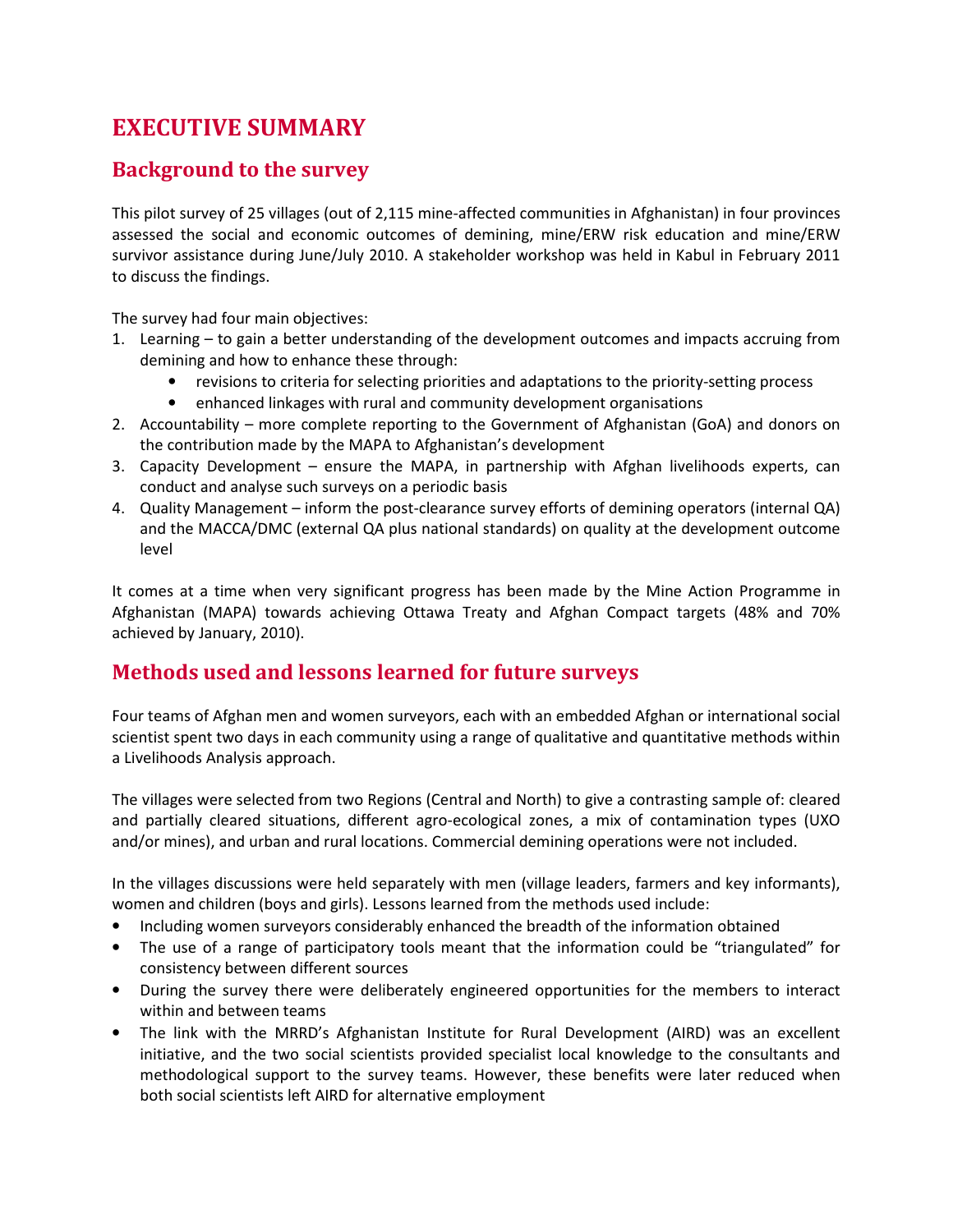• The translation of village datasets from Dari to English took a long time and detail was lost in the translations

For future surveys it is suggested that the following changes be made to the survey methods:

- A separate set of tools should be developed for the women, who have restricted mobility within and outside the community, to explore those aspects of mine clearance that are particularly important to women, rather than their repeating the tools used by the men. Tools such as daily and seasonal calendars would be appropriate to women.
- While some useful financial information was collected, a more effective (simple, practical) way of gathering costs and revenues from agricultural and non-agricultural economic opportunities arising from demining needs to be incorporated into future surveys.
- In future surveys that don't include international staff it may be possible to remove some of the village selection restrictions, particularly those pertaining to security and access. This might mean that random sampling of villages could be used, rather than purposive sampling.
- The survey teams failed to meaningfully engage with government at the District Focal Points for health, education, agriculture. Future surveys could obtain valuable local information from these key informants.
- Questions omitted from the survey that would have been useful include:
	- $\circ$  What assets freed by demining are not being used and why?
	- $\circ$  What is the community reaction to the "nuisance" of mine action e.g. dust, explosions, wasted land and chemical contamination of land and water
- A major error in planning was the omission of representatives of the 25 surveyed villages in the stakeholder feedback meetings. Village representatives (e.g. village council (shura) representatives would have been able to provide an additional perspective on the findings and take the main points back to their villages).
- Future surveys should consider the use of wealth ranking that differentiates households into poor, medium and better off categories and allows sampling within these groups to understand the impacts of demining on difference sectors of the community.

A major limitation of this survey was the lack of skill in probing (asking a series of follow-up questions in order to obtain detail on important topics). Further training of surveyors will be necessary to get the most out of future surveys.

### Development outcomes from mine/UXO action

Cleared land is mostly returned to its rightful owners (government, private or communal ownership) and is quickly used for productive purposes.

In a minority of cases, villagers are unhappy about the unfair and/or undemocratic way in which the land has been used (e.g. opportunistic land grabbing by a local politician in Qal'eh-ye-Khwaja, dominance of "people of power" in Hayratan, and building houses for the "elite" in Qal'eh-ye-Khater).

Ensuring the correct distribution of cleared assets at clearance or the follow-up of any commitments does not appear to have been part of the mine action process.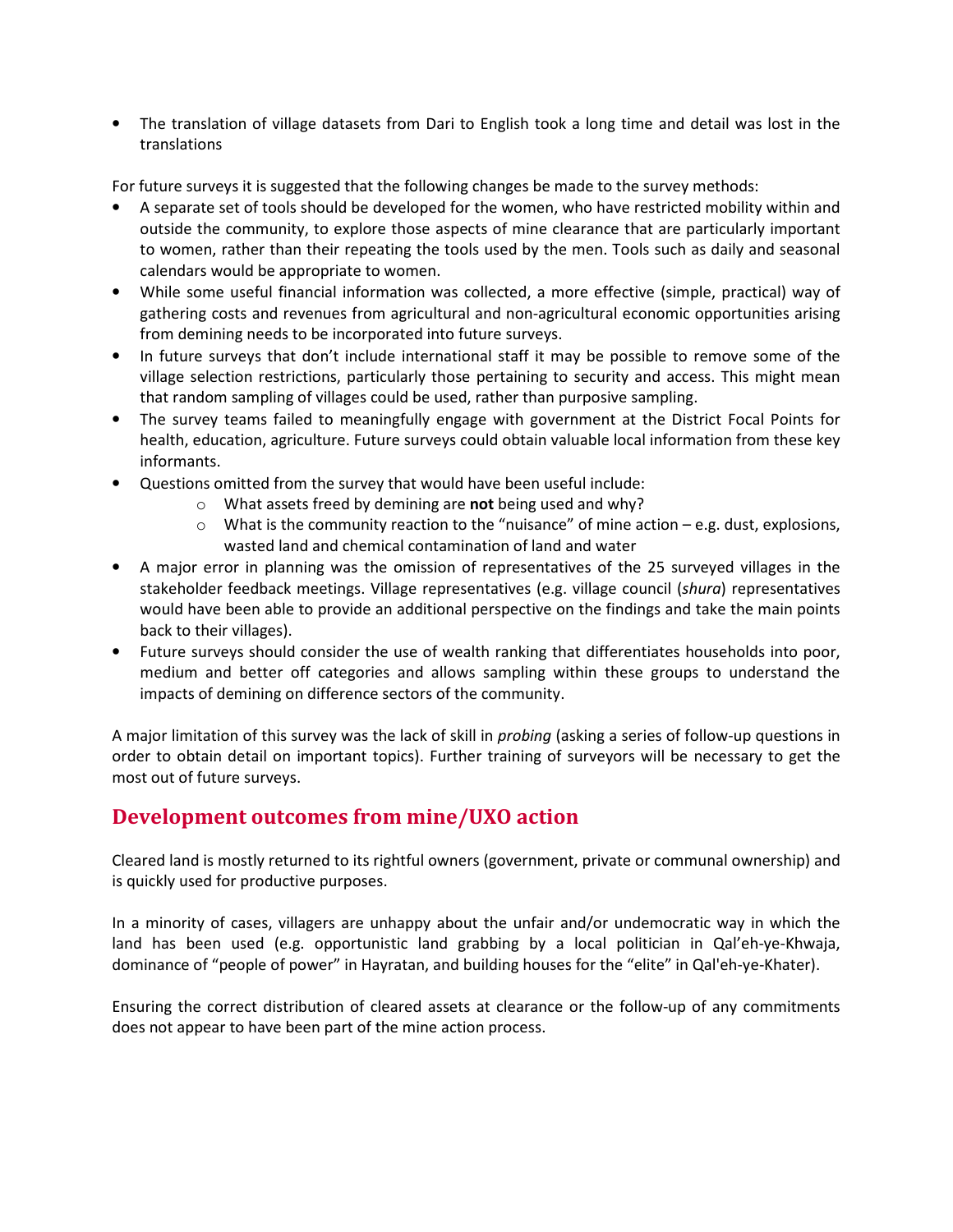In some instances requests for clearance were not acted on for a long time (10 years in the case of Karize-Mir). In other cases the process of clearance took up to nine years (Rabat). However, there were sound operational reasons for these delays.

Villagers were satisfied with the conduct and performance of the demining teams, and the village men were often involved in deciding the sequencing of demining operations.

This survey recorded no casualties due to mines/UXO after clearance. This commendable record has translated into quick use of the freed assets by men and a great feeling of relief on the part of women ("The benefit of demining is that we feel safe: if our children go out of the house or our husbands go to work we feel relaxed because they are safe" - woman, Ala Chapan).

While men emphasise the productive opportunities made possible by clearance plus the infrastructure installed to date, women emphasise the safety and recreational benefits that give them peace of mind and a better life for their children.

Men receive more information than women directly from the demining teams on the demining process and the status of clearance. In a number of instances, village men said that the village and cultivated lands are safe, but that they are unsure about some cleared outlying grazing lands which they have not fully tested for themselves (e.g. Suffokhel).

The wide variety of assets freed and opportunities created following clearance include:

- The freedom to return home from within and outside Afghanistan, and on return to be able to re-build homes, businesses, agricultural enterprises and communities
- The ability to safely access and improve their gardens
- Access to grazing land for cows, sheep and goats, for villagers and nomadic Kuchis
- Access to collect scrub and wood for fuel, stone, sand and soil for building and wild food and medicinal plants
- Cleared land that is used for housing, mosques, schools, telecom masts, cemeteries, storage and petrol stations
- Cleared land and thoroughfares allowing villagers and visitors to use the community for recreation and sport
- Cleared battlefield used for markets/shops
- Cleared corridors that can be used for major infrastructure projects
- Cleared premises allowing factories to re-open or be newly established
- Making safe watercourses that can then be repaired to increase land productivity

The absence of casualties since clearance provides a significant economic benefit as the reduction in injury and death has led to reduced medical costs and increased productivity.

The assets freed by demining include crop and grazing land, land for housing and other local construction (schools, mosques, markets, businesses etc.), access to construction materials and fuel, watercourses, roads and strategic structures such as phone masts, railways, electricity pylons etc. Most of these have a tangible economic impact at community and/or national level in the short, medium or long-term.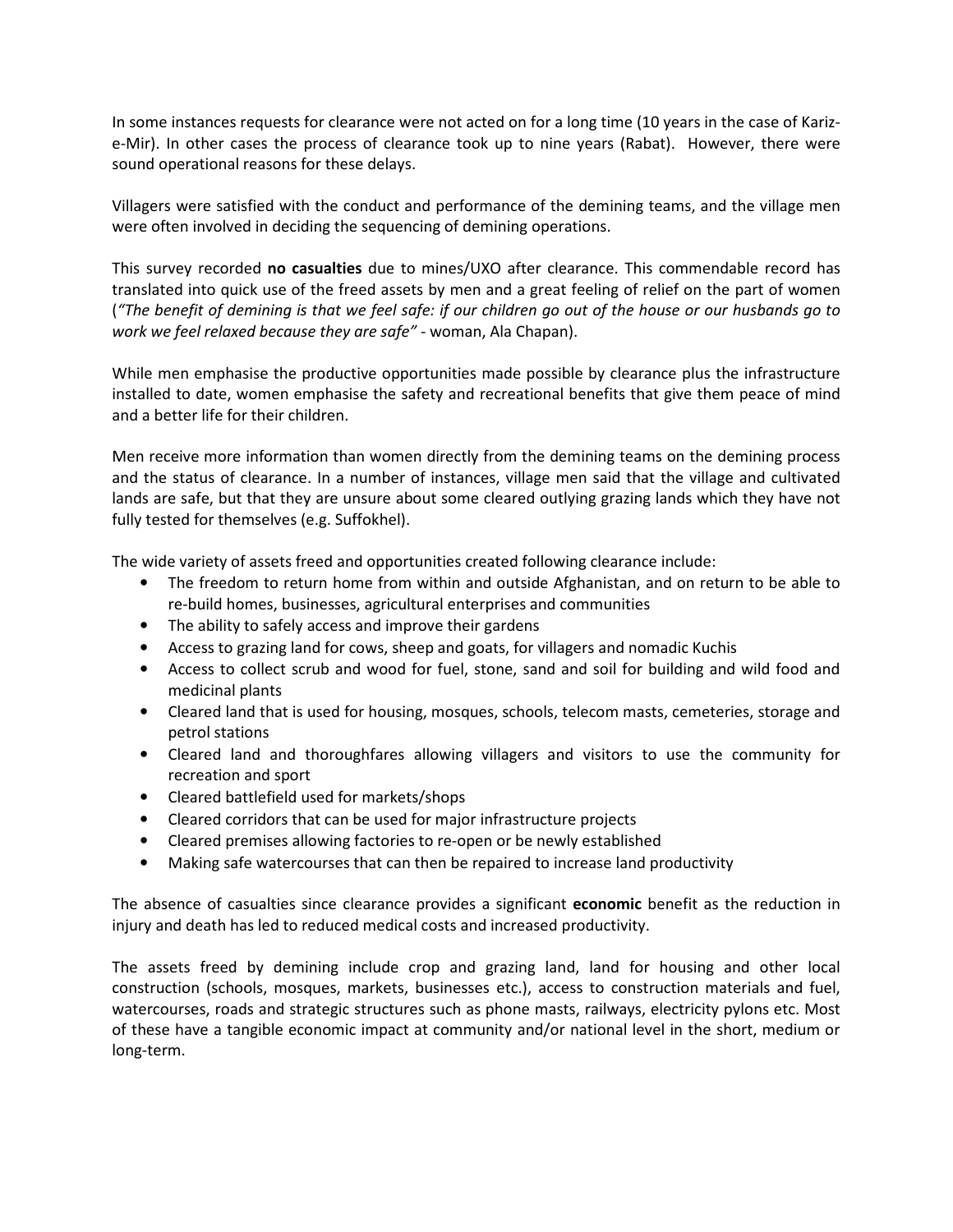The benefit:cost ratio for a limited number of clearance situations was calculated. A number of cases (e.g. Qala-i-Kashif, where a battlefield has been cleared and Base Sokhta – a large minefield that was cleared close to Mazar-i-Sharif town) yielded high economic returns, in part by allowing public or private investments on the safe land. In other instances, the clearance of a command post has enabled two factories to start up, while important infrastructure (e.g. phone masts, electricity pylons and a railway) that contributes to national economic development has been made possible by mine clearance

A more common use of cleared land is for cropping or grazing. Unfortunately, the quantitative data collected (or, perhaps, translated) in this survey typically was missing key pieces of information, preventing the proper analysis. However, data collected from the PDIA survey undertaken at about the same time is adequate for 'good enough' analysis. In most cases, clearance of minefields for agricultural purposes does not lead to a positive outcome in economic terms alone, in part because agricultural productivity remains low in Afghanistan. There were, however, a number of cases in which good soils, adequate water and reasonable access to markets mean that minefield clearance is a good economic investment. BAC is far less expensive, and the data indicates that battle area tasks will often lead to positive returns, even when only economic benefits are considered.

The survey confirmed that male victims outnumber those of females, and that young men make up the majority of these. However, women are the mothers, wives and sisters of men who make up the majority of mine victims, and their role as care givers for the injured should not go unmentioned.

From the 25 villages, only one example of a woman receiving victim assistance was identified. Support to male survivors is far more common than for women, with nine instances of artificial limbs being made available, and thirteen instances of regular cash payments (mostly from the MoLSAMD). There were few examples of livelihood support. In one village (Kareiz-e-Mir) a survivor was assisted with a loan to open a shop.

Both male and female survivors received free medical treatment in most cases. Such treatment depended on their being able to get to a suitable hospital, which is difficult for more remote villages, especially in winter. Both hospital treatment and government financial support seem to be more common nearer the main centres of Kabul and Mazar-i-Sharif.

The amount provided by MoLSAMD appears to be a flat rate of 700 Afghanis per month (roughly \$15). While this is not a living wage, it can help the family to buy basics for the survivor. Several survivors and their families complained that the amount was insufficient.

All villages surveyed received at least some Mine Risk Education, with the adult males and children reporting that they had received more than the adult women. However, the coverage of MRE appears to be far from universal. Not all children attend school to receive their awareness there, and many women have restricted mobility thus reducing their ability to attend meetings. The level of MRE coverage for women appears to vary between villages and between age groups, with younger women more likely to have received MRE. Some MRE visual aids (posters and leaflets) were in evidence, as the following photos show but these were only found in three villages.

### Community development priorities

During separate focus group discussions, men and women were asked about the developments that would most benefit their community. Each community was different with regard to proximity to urban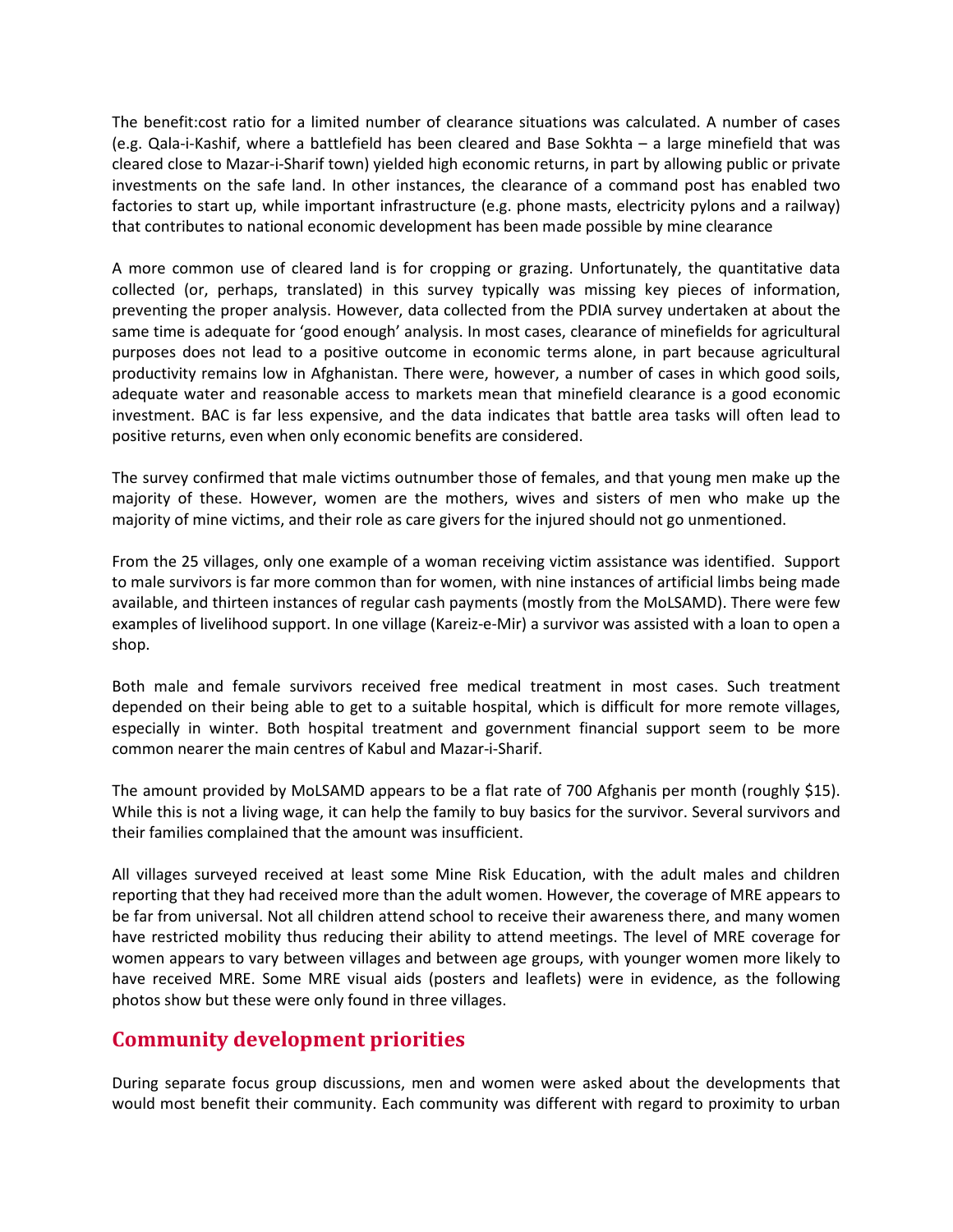facilities and the level of facilities already present in the village. There was also a marked variability in the cohesion and organisational capacity of different communities. The rapid utilisation of assets following clearance for housing, community amenities and productive gardens is testament to the hard work of individual families and collective action at the community development council (shura) level.

The most requested development items are clinics, schools and electricity, followed by drinking water, roads and bridges. All of these are physical infrastructure projects. However, there is also a significant number of requests for educational/vocational and employment initiatives, especially for women who have limited literacy and limited income-generating opportunities. These requests are both for classes and for the facilities that would enable new skills to be practiced for income generation.

It is interesting that agriculture, which is seen as the mainstay of most village economies, comes low down the list of development opportunities, apart from the rehabilitation of damaged water courses which has severely limited productive potential in a number of villages.

The provision or enhancement of assistance to survivors of mine accidents was mentioned (medical care, artificial limbs, appropriate vocational training, loans, grants and regular payments). Also mentioned in some communities was the need to carry on demining until the whole village area is cleared and safe.

Women's development priorities are more related to women's needs (clinic, girls schooling, drinking water, employment for women, literacy courses for women) and also quite consistent across villages.

In general, women are primarily concerned with raising children, housework and activities such as collecting grass for fodder (some households keep a cow for milk), collecting fuel including twigs and dry cow dung, keeping chickens, and work in the fields, especially during harvest and for land preparation.

There was some frustration among the women that development opportunities were not being fully realized. The survey also came across several well educated young women (eight years at school) who were keen to support others by teaching girls or leading literacy classes, but the lack of facilities and teaching materials, as well as a lack of support from their families, had discouraged them. In most villages, boys' schools were more common than those for girls and this means that either girls do not attend school or they have to walk long distances to a school that will accept them. The lack of female teachers and the reluctance of families to allow girls over the age of eight years to be educated by male teachers are also restricting attendance.

While the above analysis provides a good indication of the type and frequency of perceived community needs, the process used to obtain these needs was not comprehensive or democratic. We talked to groups of women and men, but often these groups were self-selecting and opportunistic, rather than necessarily representative of all sections of the community.

### Capacity development

This survey was a pilot to test the survey tools and the survey capacities of local organisations. Participatory capacity assessments were conducted with the survey teams at the mid-point of the survey and again at the end. The results indicate that the process of training and implementation had no major hitches, and that the surveyors felt that they are now capable of conducting similar surveys (with the support of social scientists from the Afghan Institute for Rural Development). However, the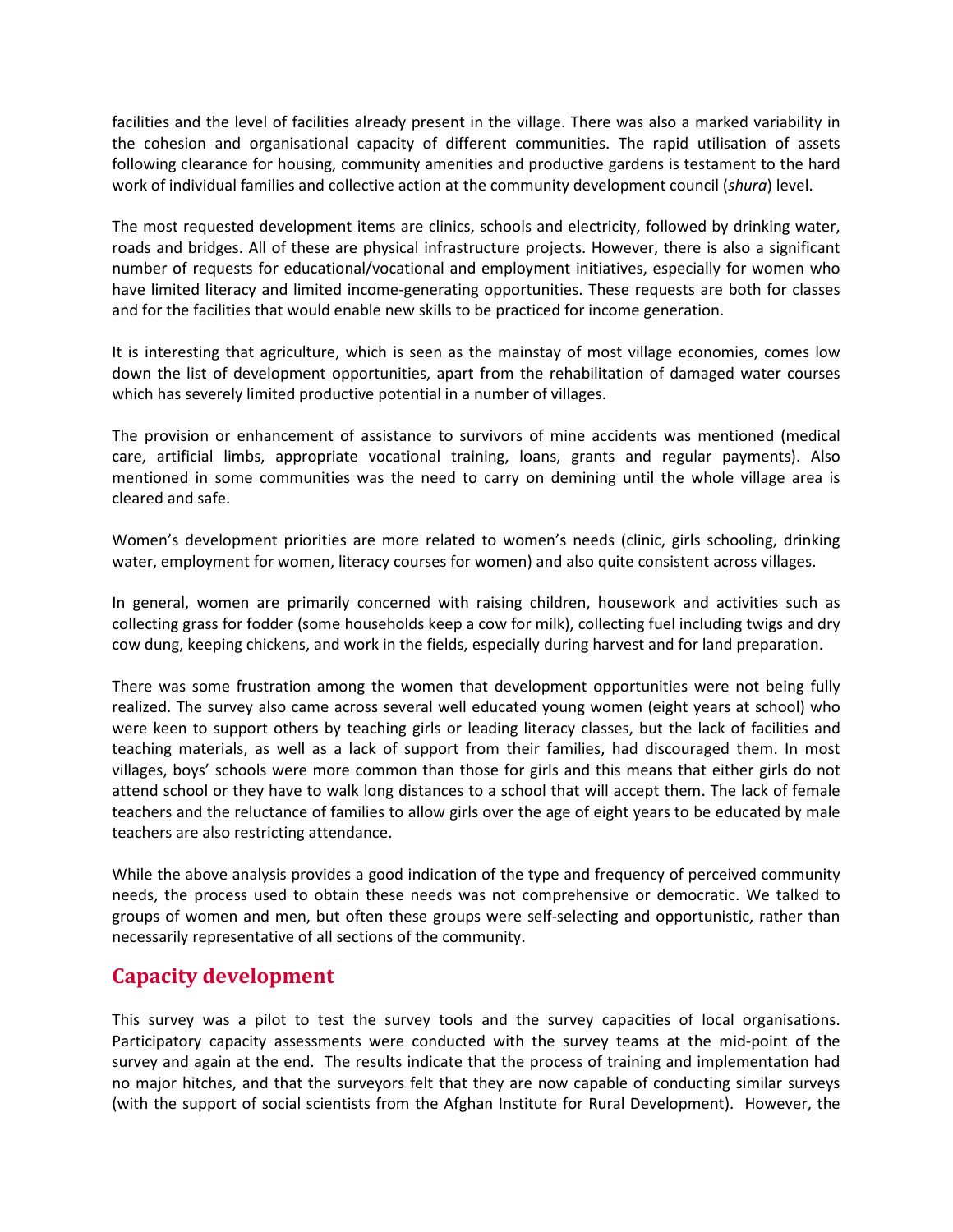actual data collected by the survey is rather disappointing. This points to deficiencies in the training, the methodology and the surveyors.

A deficiency in the training was to underestimate the time needed to gain competence in probing (the ability to follow a storyline using the probing prompts who, where, when, why, what and how  $$ including how much and how many).

The methodology relied too heavily on qualitative tools that required the above competence. There was also a set of questions designed to obtain quantitative data describing the changes due to clearance, but in many cases the respondents didn't know the answers and the surveyors did not try to obtain the information by other routes. The methodology also did not fully consider the lack of mobility of rural women, leading to their reduced understanding of activities even within their own village. If this had been fully appreciated from the start, a distinct set of questions would have been designed for the women, rather than duplicating the same questions.

While three or four of the surveyors show promise in being interested in and able to master qualitative survey methods, most rushed the job despite there being sufficient time available to do the job comprehensively following up each question in the manner described above.

The support from AIRD for training and survey implementation was excellent up to the end of the fieldwork, but there is a question about the continuity of employment in AIRD.

#### Assessment of the prioritisation of hazard clearance

The priority setting process for hazard clearance in Afghanistan is based on specified criteria, including requests from villages; hazards near to resettlement/development areas; hazards that are blocking key assets; the number of affected families; the area of the hazard; small hazards that can be easily cleared; hazards close to community centres; minefields on flat land; presence of ERW. In general, the number of people expected to benefit from the mine action work, and the immediacy of that benefit, are guiding factors when determining mine action priorities. An assessment using these criteria (with weightings) leads to the categorisation of a hazard into one of four categories (high impact, medium impact, low impact and requests).

The findings of this survey show that villagers are satisfied with the prioritisation of cleared areas within their communities. In Suffokhel (Shakardara) the local men said: "We all appreciate the work of the HALO-Trust because they started the mine cleaning process with the village first, then the agriculture land and pasture, and after that they started mine cleaning in the mountain". In another village the women also showed their satisfaction:

In our village the mine cleaning process is successful. The village people take part in the process (men) and encouraged the mine cleaning organization regarding the process. After cleaning the area they distributed land for house making and it was really good and they gave us equally (women in Gojurkhel).

The findings of the livelihood survey encourage MACCA and the DMC that in most cases the priority of villages in term of mine clearance have been appropriately chosen, but it is also to be noted that most of the areas cleared within the surveyed communities are based on the previous approach of MACCA for prioritisation by which AMAC was the key influence in the process. The new approach, by which the IPs are the key decision makers – based on the list of contaminated areas they receive from the MACCA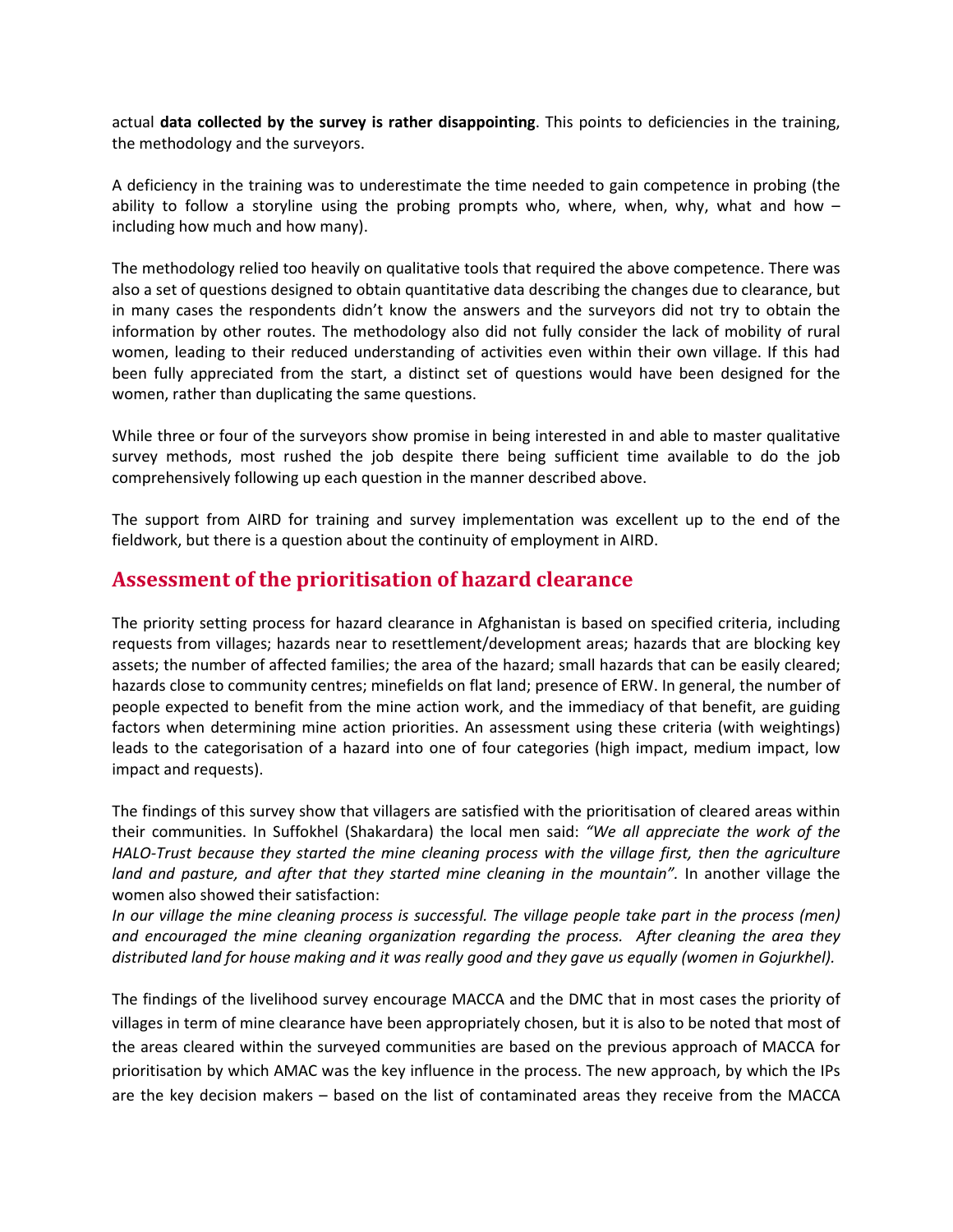database - needs to be followed by MACCA through a documented process to make sure that the IPs have also consulted with the relevant communities on their priorities for the tentatively selected areas.

#### Quality management outcomes of the survey

An objective of this study was to inform internal and external Quality Assurance on quality at the development outcome level.

Although there were no specific questions during the survey about the quality of mine clearance conducted in the community by demining organizations, generally it was found that the community members (men and women) are confident that the area is safe after clearance by demining teams. Cleared areas that have economic or cultural value were utilised very quickly after clearance.

The findings of the survey indicate that MACCA has successfully established procedures for monitoring and controlling the technical processes and outputs of mine action such that the area handed over is safe for community use for agriculture, grazing, recreation, passage and construction purposes.

However, the survey also highlights the fact that the Afghanistan mine action Quality Management process does not have an explicit focus on the process of community liaison with mine action personnel. Such community liaison would help to understand the priorities of communities in terms of demining operations, and the degree of satisfaction with the outcomes for different sections of the community and for different purposes. Although the demining organizations claim that they have close contacts and discussions with the villagers, there is no **systematic** approach to ensure, for instance that women are included in these discussions, and this is not followed by Quality Assurance to make sure it happens for all communities.

There are five main areas of outcomes to clearance:

- 1. The social outcomes of reduced fear, and of feeling safe and relaxed for ones own and ones family's safety, and the use of recreational areas, construction/reconstruction of mosques, schools and other social amenities
- 2. The humanitarian outcome of eliminating injury and death from mines and UXOs, and providing treatment and support for those affected by mine/UXO accidents
- 3. The economic outcomes for the community (agriculture, grazing, fuel and construction materials, construction/reconstruction of houses, markets, roads, water courses and other contributors to the local economy)
- 4. The legal outcome of the correct use of freed assets (e.g. is land allocated to its rightful owners or is it [illegally] appropriated by those with power)
- 5. The strategic and political outcomes (major constructions of national importance, return of migrants and IDPs etc)

It is suggested that only outcome 2 results are captured through the present QM process. The present system focus is on outputs and not outcomes, and is generally more task related than communityrelated. Capturing all of the above outcomes would require further investment in skills and finance, but would provide evidence of the social, humanitarian, economic, legal and strategic outcomes that could be presented to government and donors for their support and funding for both clearance and postclearance development activities.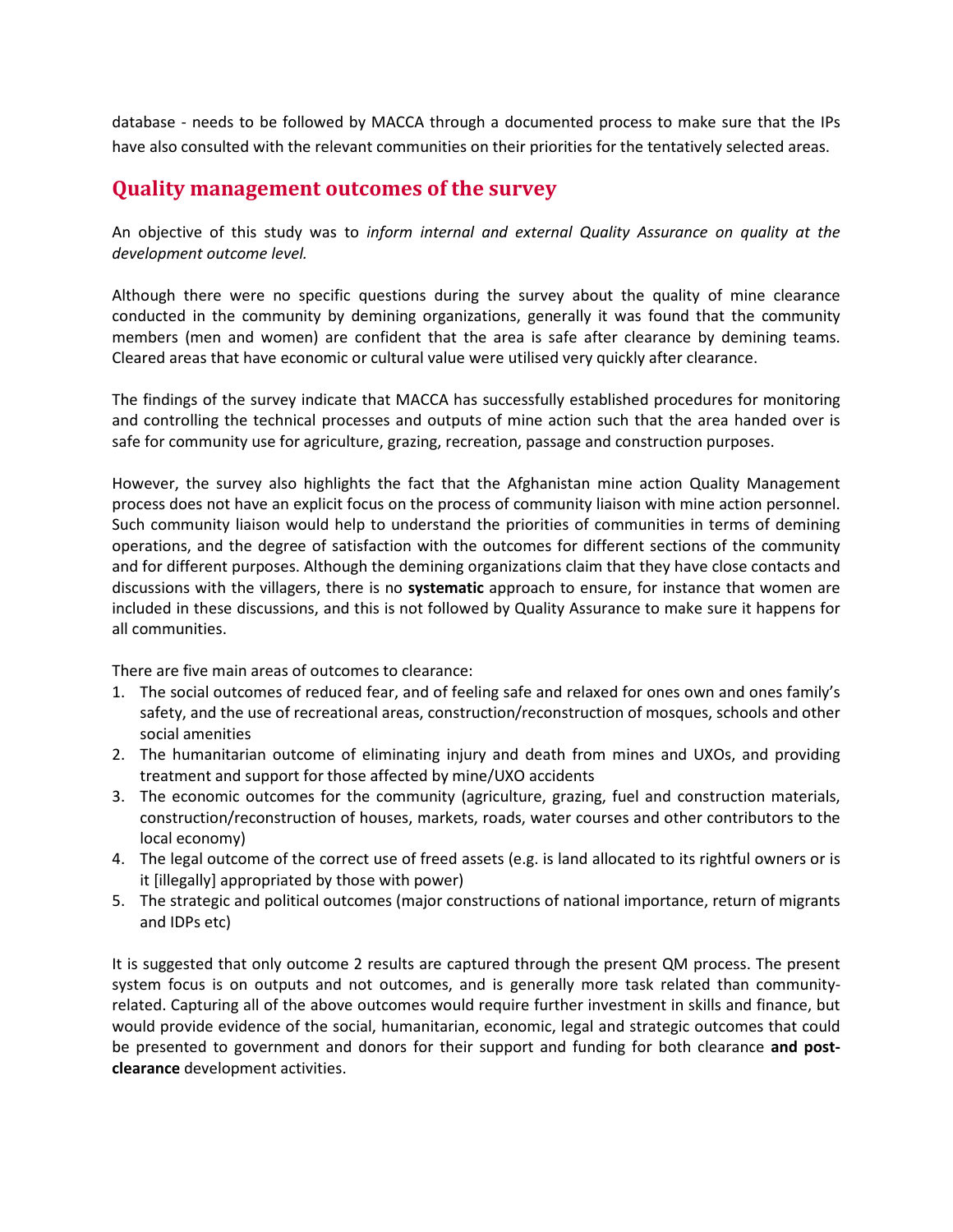Effective monitoring and controlling systems are essential for programme accountability and quality assurance, and for assessing the full value of outcomes and impact against the resources and money invested. But equally, they are fundamental to learning about processes and problems and hence to improving performance (especially if performance is defined in terms of attainment of community and national objectives).

The MACCA process focuses on the capability of mine action organizations; i.e. their human resources, equipment and procedures, and considers how this capability is being applied to provide the outcome of complete hazard clearance. External monitoring complements an internal monitoring system and verifies that procedures are appropriate and being applied effectively. In addition, external studies or occasional surveys can provide information on those outcomes not covered by the internal quality management processes.

### Recommendations

#### Methodology

- Include women surveyors in future livelihood surveys
- Maintain the link with the MRRD's Afghanistan Institute for Rural Development (AIRD) for specialist social science inputs to surveys
- Develop a separate set of tools for women, who have restricted mobility within and outside the community, to explore those aspects of mine clearance that are particularly important to women, rather than their repeating the tools used by the men. Tools such as daily and seasonal calendars would be appropriate to women
- The survey teams failed to meaningfully engage with government at the District Focal Points for health, education, agriculture. Future surveys could obtain valuable local information from these key informants
- Questions omitted from the survey that should be considered in future include:
	- What assets freed by demining are not being used and why?
	- What is the community reaction to the "nuisance" of mine action e.g. dust, explosions, wasted land and chemical contamination of land and water
- A major error in planning was the omission of representatives of the 25 surveyed villages in the stakeholder feedback meetings. Village representatives would have been able to provide an additional perspective on the findings and take the main points back to their villages
- Future surveys should consider the use of wealth ranking that differentiates households into poor, medium and better off categories and allows sampling within these groups to understand the impacts of demining on difference sectors of the community
- The economic benefit of the reduction in hospital costs and lost production has not been quantified. In future surveys the time pattern of casualties from planting of mines through to clearance, and the economic costs of injury and death should be quantified so that these can be factored into the overall economic benefit of clearance
- A minimum dataset needs to be developed for sample situations (e.g. crop production, grazing, small business development, construction projects etc)

#### Development Outcomes

• In a minority of cases there are abuses in the distribution of free assets after clearance. This particularly involves the appropriation of land by powerful individuals. A mechanism is needed to prevent this abuse before it arises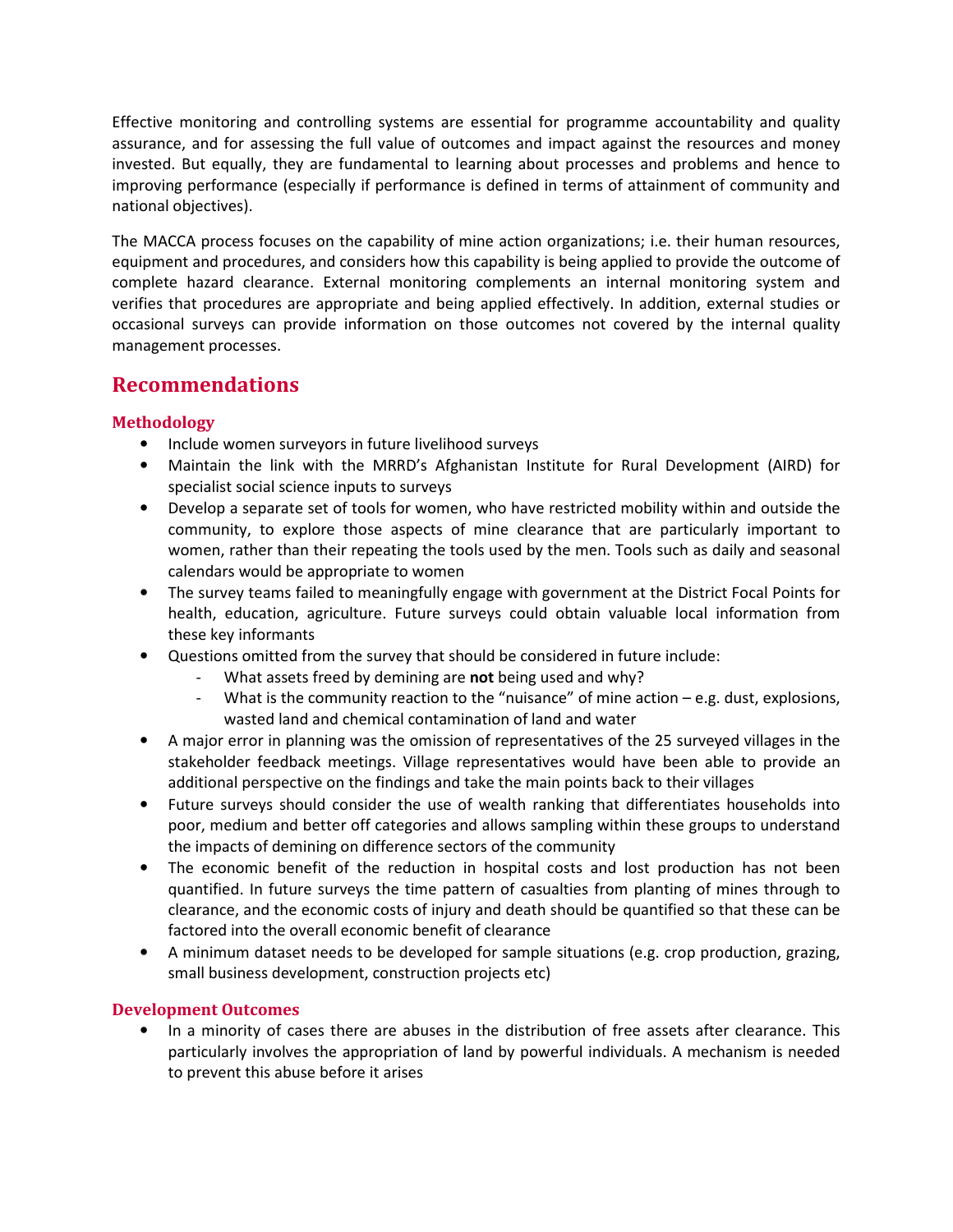- Women need to be better and more directly informed about clearance activities and the safety status of land during clearance
- Women survivors of mine accidents are far less likely than men to receive financial assistance from MoLSAMD. This needs to be further understood, and addressed.

#### **Capacity**

- The women surveyors need further encouragement and practice in reacting to the answers they receive and asking additional probing questions. They also need further practice in observation – to look around them and ask questions relating to what they see as well as what they are being told
- Further training in probing, or a shift to a more questionnaire-based approach, is needed for future surveys to improve on the quality of information collected.
- MAPA staff would benefit from training in the use of benefit:cost analysis and other economic analysis tools

#### Prioritisation

- The findings of the survey encourage MACCA and the Department of Mine Clearance (DMC) to keep the present criteria used for selection of areas for clearance, but at the same time to identify improvements through conducting similar surveys in other regions
- The estimated outcome value of clearance to the community could be added to the other prioritisation criteria. This means IPs would need to use Livelihood tools pre-demining to feed into prioritisation and then into the post-demining assessment to see if outcomes have been met
- A stronger and more methodical community liaison process (with men, women and children) needs to be established to ensure community engagement in planning and advising clearance

#### Quality Management

• The present system focus is on outputs and not outcomes, and is generally more task related than community-related. Capturing the social, humanitarian, economic, legal, strategic and political outcomes would require further investment in skills and finance, but would provide evidence of the social, humanitarian, economic, legal and strategic outcomes that could be presented to government and donors for their support and funding for both clearance and postclearance development activities.

#### The Way Forward

- A suggestion at the stakeholder workshops was to integrate the Livelihoods, Post Demining Impact Assessment (PDIA) and DMC audit processes into one survey process – or to use each type of survey for their separate objectives, but as part of a coherent survey toolbox. The latter is recommended.
- This report should be shared with MRRD and other relevant government departments, as well as with donors and civil society, so that appropriate action can be taken by relevant agencies to support the development needs of men, women and children in mine-affected communities.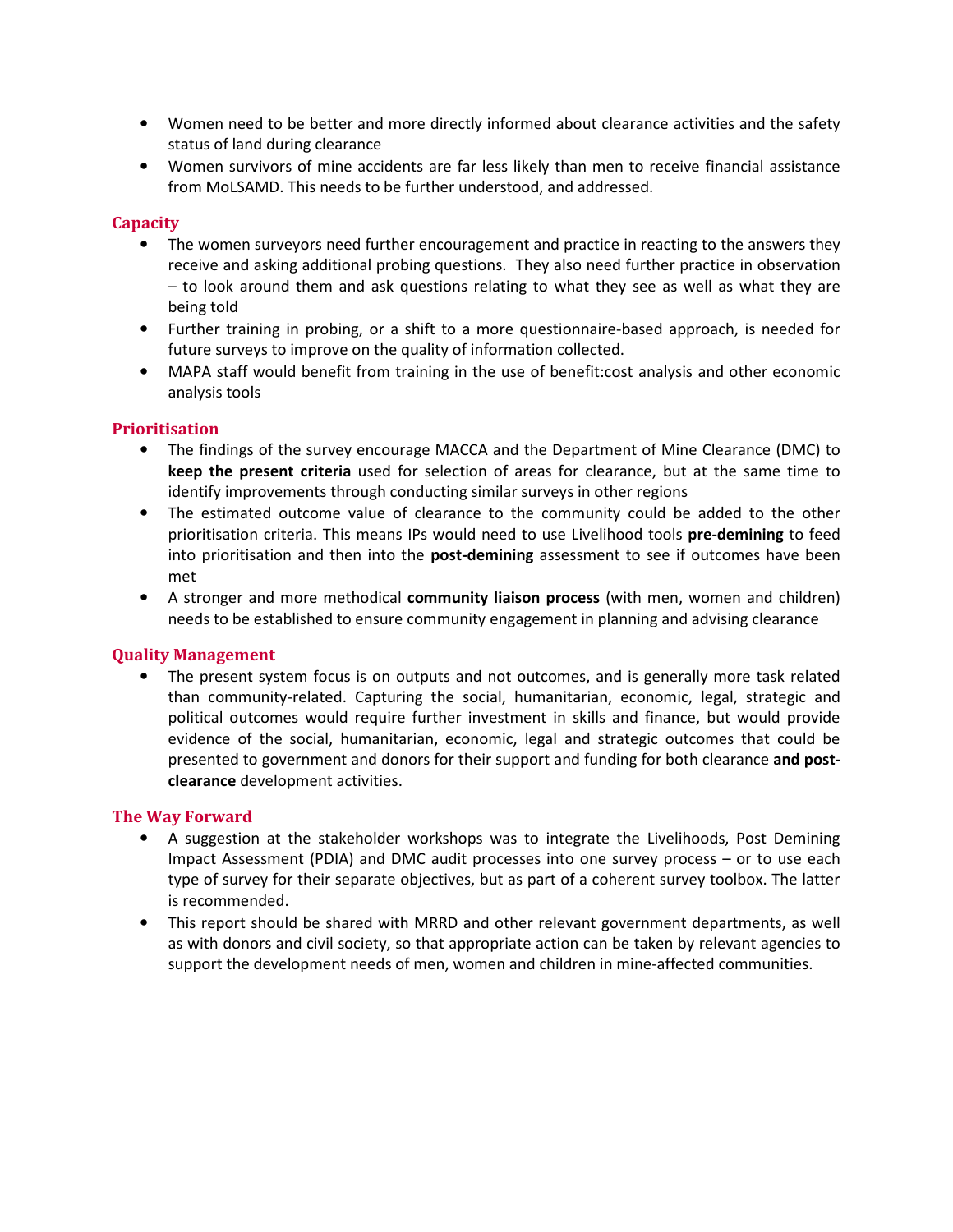# **TABLE OF CONTENTS - VOLUME I: MAIN REPORT**

## **TABLE OF CONTENTS**

|                                                                              | 13 |
|------------------------------------------------------------------------------|----|
|                                                                              |    |
|                                                                              |    |
|                                                                              |    |
| 3. PRESENT STATUS OF THE MINE ACTION PROGRAMME  Error! Bookmark not defined. |    |
|                                                                              |    |
|                                                                              |    |
|                                                                              |    |
|                                                                              |    |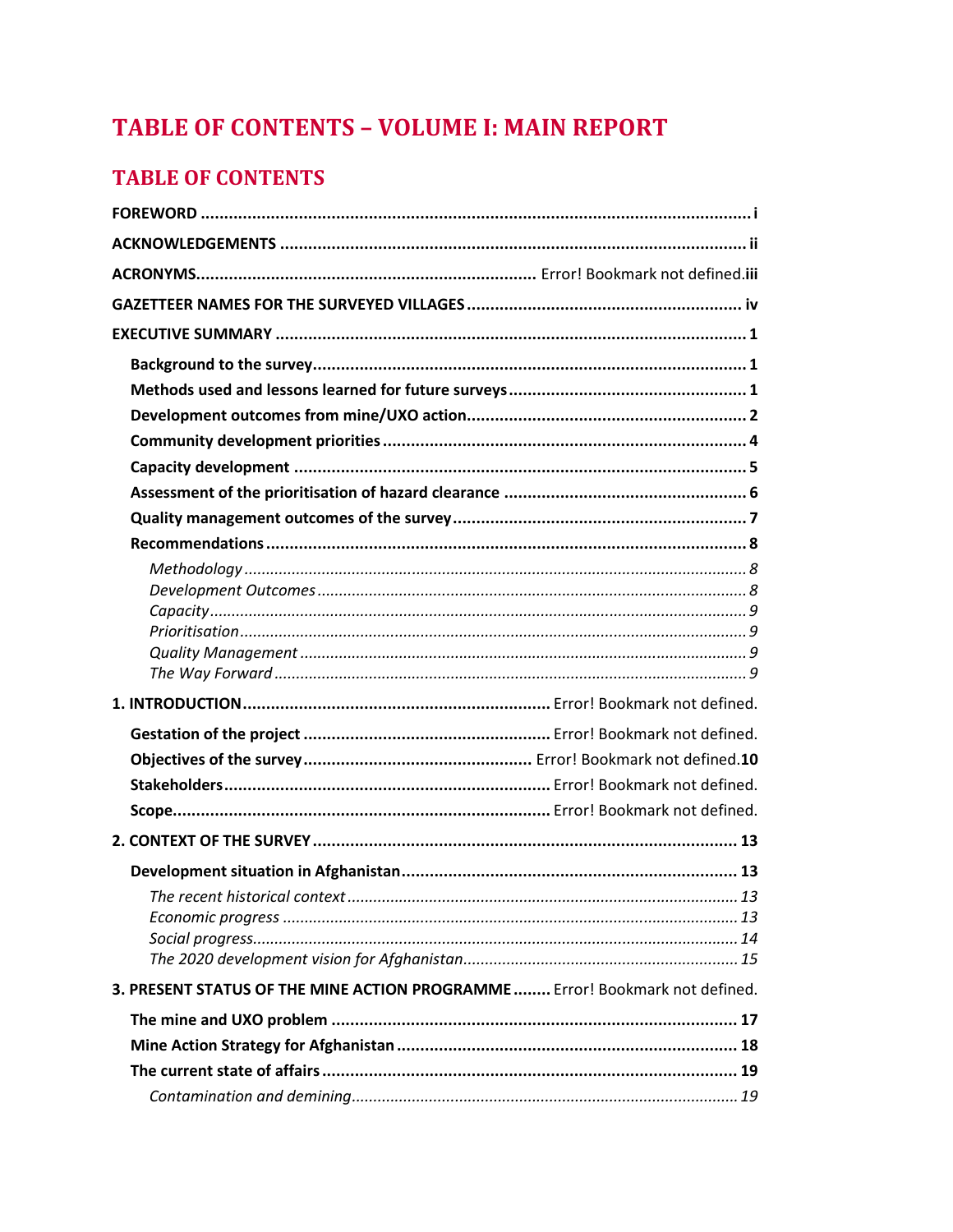| 9. |                                                                          |  |
|----|--------------------------------------------------------------------------|--|
|    |                                                                          |  |
|    |                                                                          |  |
|    |                                                                          |  |
|    |                                                                          |  |
|    |                                                                          |  |
|    |                                                                          |  |
|    |                                                                          |  |
|    |                                                                          |  |
|    | 6. THE DEVELOPMENT OUTCOMES AND IMPACTS FROM MINE ACTION 38              |  |
|    |                                                                          |  |
|    |                                                                          |  |
|    |                                                                          |  |
|    |                                                                          |  |
|    |                                                                          |  |
|    | Assets affected by mine clearance, and asset use following clearance  44 |  |
|    |                                                                          |  |
|    |                                                                          |  |
|    |                                                                          |  |
|    |                                                                          |  |
|    |                                                                          |  |
|    |                                                                          |  |
|    |                                                                          |  |
|    |                                                                          |  |
|    |                                                                          |  |
|    |                                                                          |  |
|    |                                                                          |  |
|    |                                                                          |  |
|    |                                                                          |  |
|    |                                                                          |  |
|    |                                                                          |  |
|    |                                                                          |  |
|    |                                                                          |  |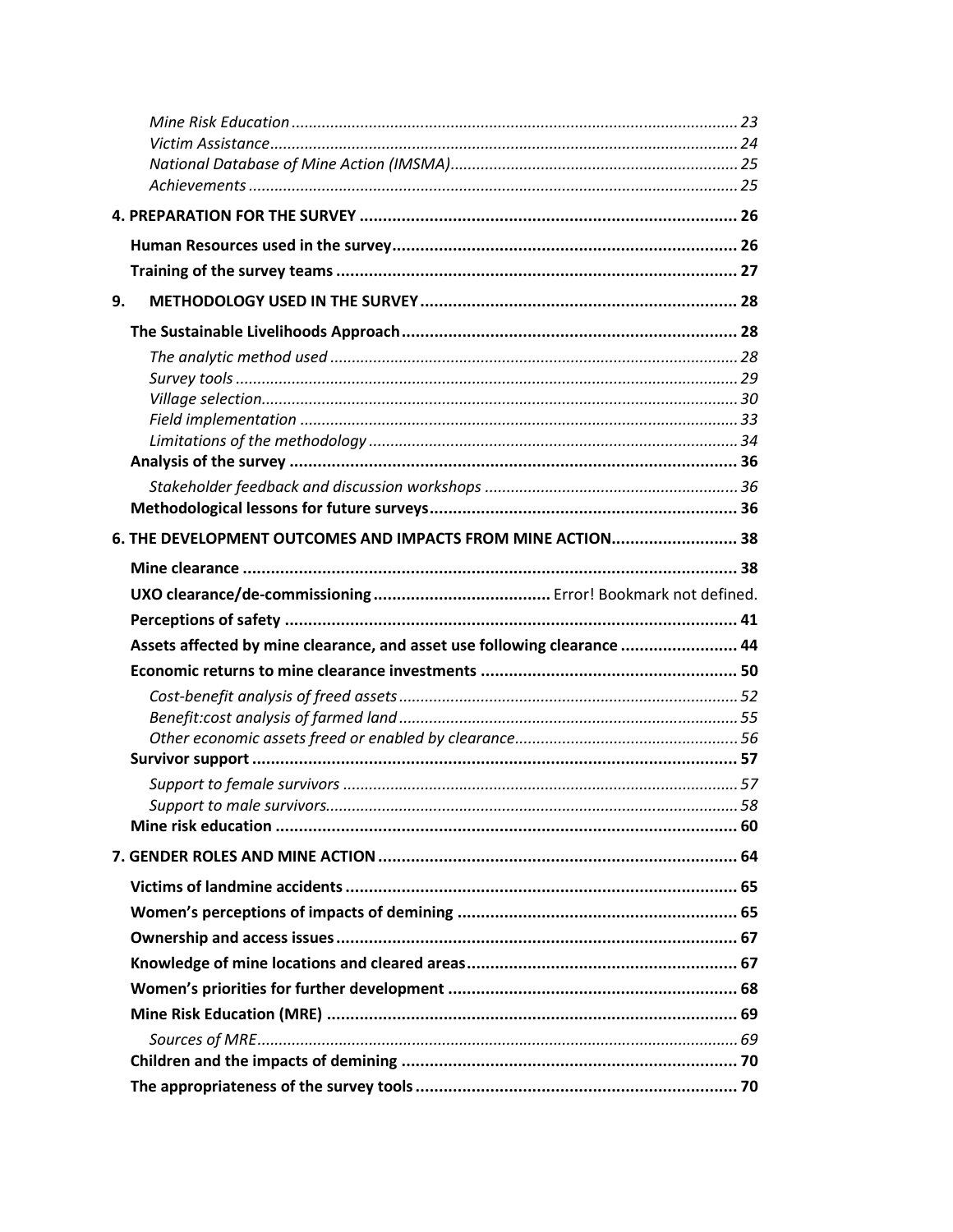| 8. OPPORTUNITIES FOR ENHANCED LINKAGES WITH RURAL AND COMMUNITY DEVELOPMENT |  |
|-----------------------------------------------------------------------------|--|
|                                                                             |  |
|                                                                             |  |
|                                                                             |  |
| Assessment of the capacity of the surveyors and Afghan social scientists75  |  |
|                                                                             |  |
|                                                                             |  |
|                                                                             |  |
|                                                                             |  |
|                                                                             |  |
|                                                                             |  |
|                                                                             |  |
|                                                                             |  |
| Anti-personnel minefields on flat land affecting high number of people:  78 |  |
|                                                                             |  |
|                                                                             |  |
|                                                                             |  |
|                                                                             |  |
|                                                                             |  |
|                                                                             |  |
|                                                                             |  |
|                                                                             |  |
|                                                                             |  |
|                                                                             |  |
|                                                                             |  |
|                                                                             |  |
|                                                                             |  |
|                                                                             |  |
|                                                                             |  |
|                                                                             |  |
|                                                                             |  |
|                                                                             |  |
|                                                                             |  |
|                                                                             |  |
|                                                                             |  |
|                                                                             |  |